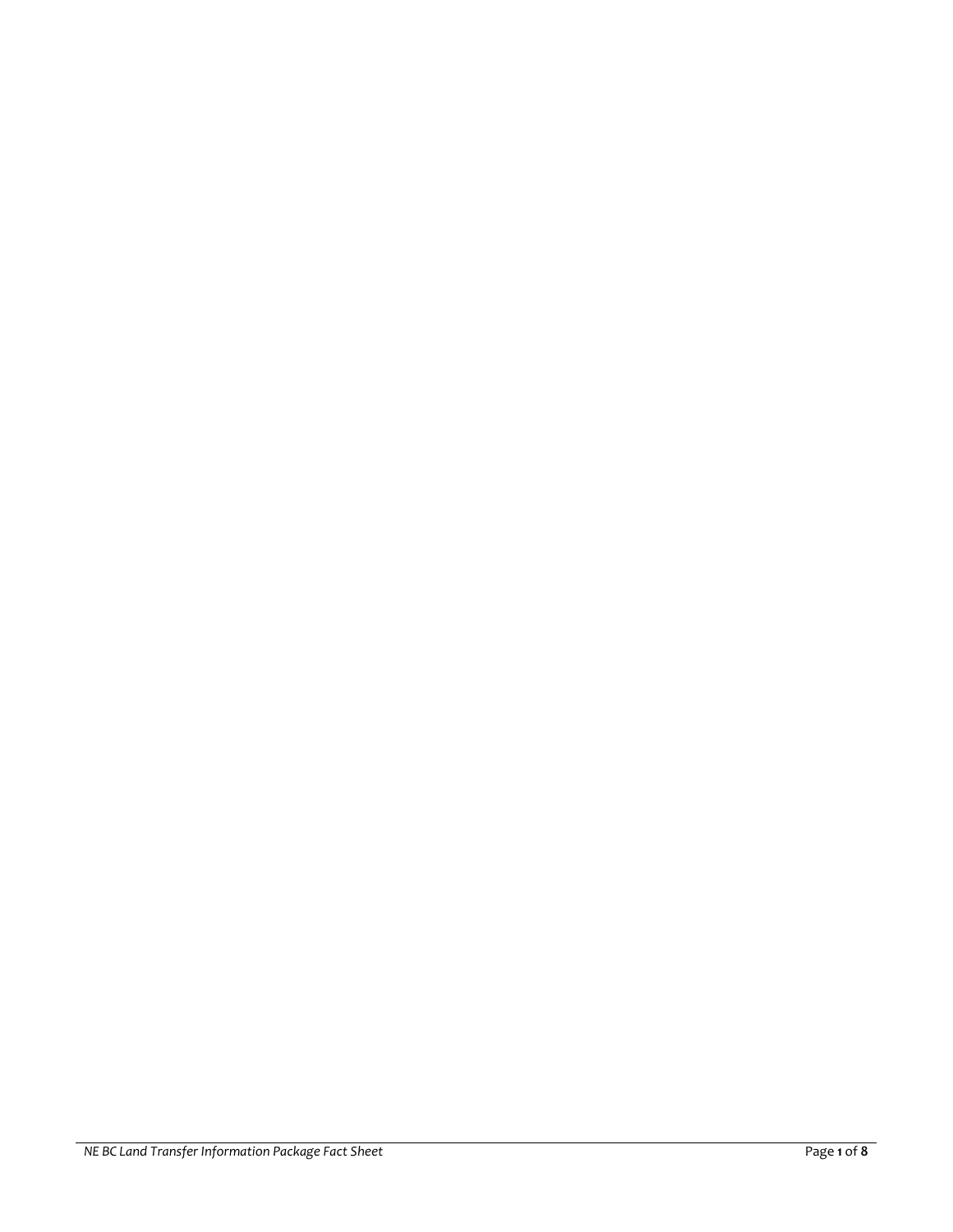# **Introduction**

This Fact Sheet, Part 1 of the Land Transfer Information Package, provides general information about the land transfer process for Treaty Land Entitlement and Site C Agreements to support engagement with stakeholders, including tenure holders and the public.

# **About Treaty 8**

Treaty 8 is the largest of 11 numbered, historic treaties in Canada and the only one of the numbered treaties signed with First Nations in British Columbia. Eight First Nations communities in Northeast B.C. are signatories to Treaty 8: Blueberry River, Doig River, Fort Nelson, Halfway River, McLeod Lake, Prophet River, Saulteau, and West Moberly First Nations.

Treaty 8 provides for reserve land and sets out the constitutionally protected hunting, fishing and trapping rights of each First Nation within Treaty 8 territory. However, some Treaty 8 Nations did not receive all the lands promised to them at the time the treaty was signed.

The Province's goal is to help right this long-standing injustice and move reconciliation forward with Treaty 8 First Nations – fairly and justly – in a way that responds to their communities' needs. The provincial government is taking steps to provide lands owed to Treaty 8 First Nations for more than 100 years through Treaty Land Entitlement Settlement and Lands Agreements.

The Province is also working to provide lands to recognize the impacts of the Site C project on Treaty 8 First Nations' treaty rights through Site C Land Agreements.

These agreements are expected to stimulate positive economic activity and growth. They also have the potential for new environmental conservation opportunities in Northeast B.C., such as the Doig River Tripartite Land Agreement with B.C. and BC Hydro to recommend land measures, parks and protected areas.

# **Reconciliation**

British Columbia is committed to reconciliation with Indigenous peoples. This document refers to Indigenous peoples broadly, and refers to Aboriginal as a specific term defined in the *Constitution Act of 1982* in s.35 (1), that includes First Nations, Métis and Inuit.

*"Reconciliation is the work of individuals, institutions, and of government – but reconciliation is not the work of a single year," (Joanne Laucius, Ottawa Citizen).*

Reconciliation addresses the ongoing effects of colonial policies and practices on Indigenous peoples and seeks

to establish and maintain mutually respectful relationships between Indigenous and non-Indigenous peoples.

One important way the provincial government is advancing reconciliation is bringing into force legislation to implement the United Nations Declaration on the Rights of Indigenous Peoples – the first province in Canada to do so.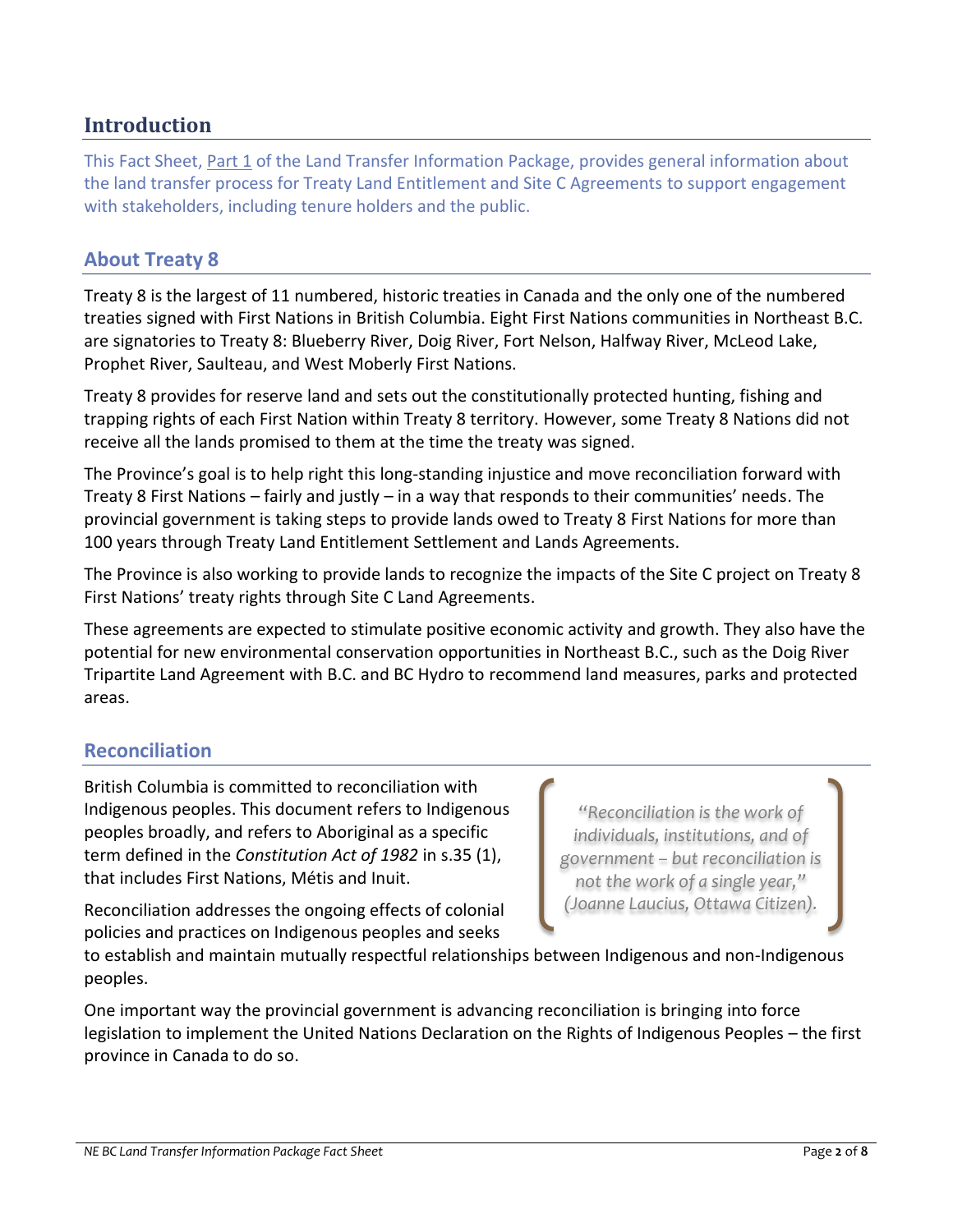On November 26, 2019 the *Declaration on the Rights of Indigenous Peoples Act* passed unanimously in the B.C. Legislature, creating a framework for reconciliation in B.C.

Court decision after court decision has upheld the Indigenous title and rights, and directed government to take action to address rights and title. The legislation gives us a path forward, creating clarity and predictability for all people in British Columbia. Providing lands to settle Treaty Land Entitlement, and providing lands and other measures to accommodate for the adverse impacts of Site C, are examples of this approach.

# **Treaty Rights**

As long-time occupants of these lands, Aboriginal peoples have a unique legal status that provides inherent Aboriginal rights which are protected under Section 35 of the *Constitution Act* of Canada, 1982. The *Constitution Act* recognizes Aboriginal rights, treaties, and treaty rights.

In the case of Treaty 8, First Nations have treaty rights to hunt, trap and fish in all areas within Treaty 8, as well as any practices that support those rights.

# **About Land Transfers in Northeast B.C.**

The Province is engaged in two types of land transfers with Treaty 8 First Nations in Northeast B.C.:

- Treaty Land Entitlement
- Site C Land Agreements

The Province is working with Treaty 8 First Nations to identify Crown lands for transfer under Treaty Land Entitlement Settlement and Site C Land Agreements. Some of the lands will be transferred as Federal Indian Reserves and some lands will transfer as fee simple (private) lands.

This process takes time, and the Province will take the time necessary to gather, review and assess input from all engagement activities in order to make recommendations for land parcel transfers. This process includes a detailed agency review, consultation with First Nations and tenure holders and stakeholder feedback and comments.

These agreements will only be finalized after stakeholder consultation takes place and stakeholder input is considered.

#### *Total Quantum of Land Transfers*

*B.C. expects the total amount of land transferred for both Treaty Land Entitlement and Site C Land Agreements to be approximately 65,000 hectares of Crown land. Specific amounts of land for each First Nation have yet to be confirmed. Final decisions on any Crown land parcels will not be made until input from stakeholders has been considered.*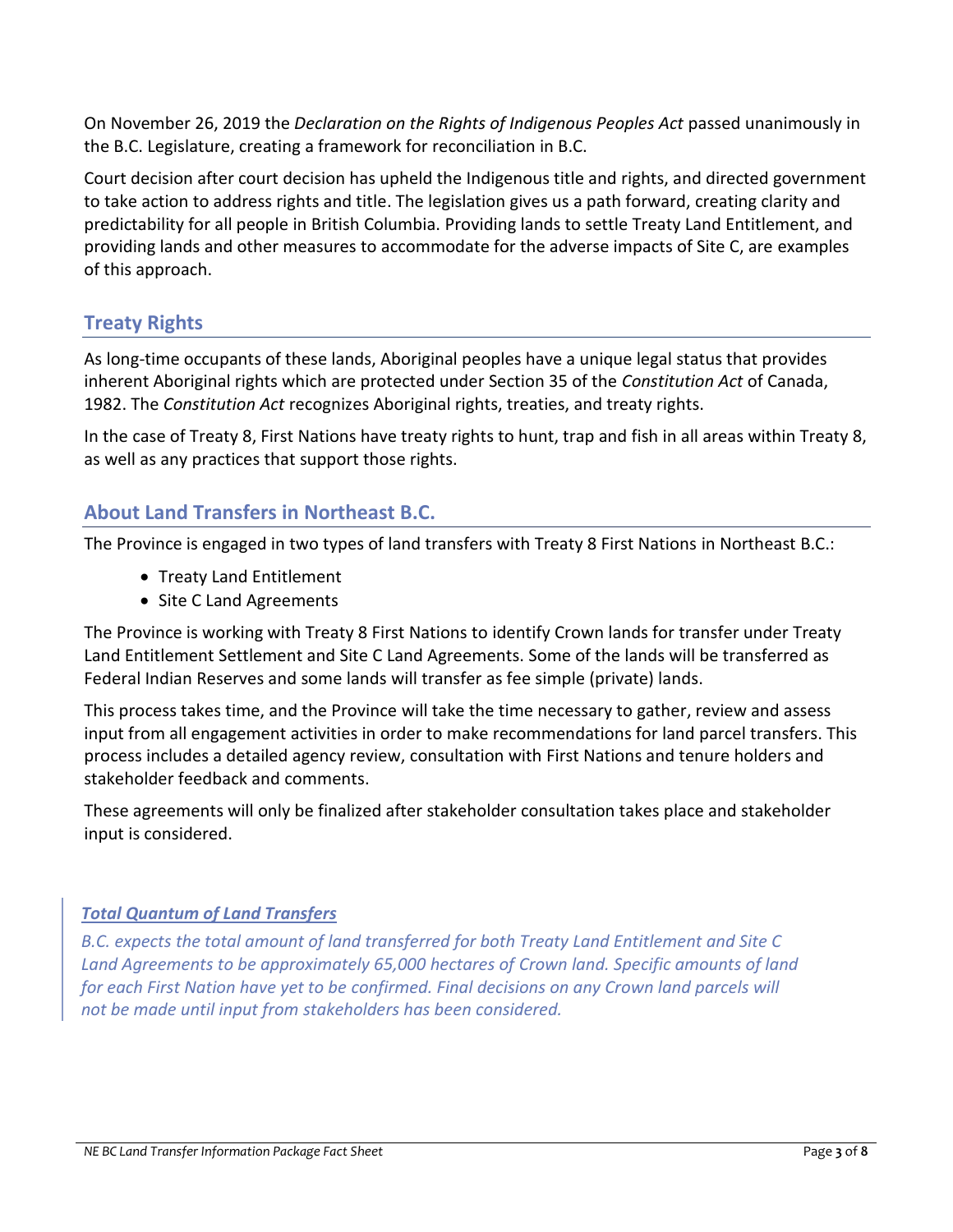#### **Background**

Treaty Land Entitlement is a specific claim for land that should have been provided to Treaty 8 First Nations when the Treaty was signed, between 1899 and 1900.

Treaty land was allocated on a per-person basis, but many members were away for seasonal activities when their Nations' populations were surveyed.

As a result, some First Nations did not receive all the land they were owed.

Treaty Land Entitlement is intended to help right this historic wrong by providing reserve land to those Nations that have been owed additional land to since 1914.

The Province is negotiating with Saulteau, Doig River, Blueberry River, Halfway River and West Moberly First Nations and the federal government to identify suitable Crown lands

that may be transferred as reserve land or as fee simple (private) land. Treaty Land Entitlement settlement in B.C. is only with these Treaty 8 First Nations.

The Treaty Land Entitlement settlement will release the federal and provincial governments from the Treaty Land Entitlement legal claim for land that should have been provided to First Nations when Treaty 8 was first signed. The Treaty Land Entitlement Lands Agreement with each First Nation will set out the process for land transfers.

First Nations and the federal government in other provinces across Canada have Treaty Land Entitlement settlements in place, and B.C.'s process is following those settlement models.

# **Purpose of Site C Land Agreements**

#### **Background**

Site C is the third dam and hydroelectric generating station to be constructed on the Peace River in Northeast B.C. The provincial and federal governments ran a Joint Review Panel that examined the project's impacts on First Nations and held a public hearing on the project. The Joint Review Panel report found that the Site C project would, "significantly affect the current use of land and resources for traditional purposes by Aboriginal peoples…" (Joint Review Panel Report, May 1, 2014)

#### **Site C Land Agreements**

The Province, BC Hydro and some Treaty 8 First Nations have signed Site C Land Agreements that commit to providing Crown land in fee simple (private land) to compensate First Nations for the impacts of the Site C project on their treaty rights. Doig

*The Joint Review Panel determined that Site C will have adverse impacts to the hunting, fishing and trapping rights of some Treaty 8* 

River, Halfway River and Saulteau First Nations and McLeod Lake Indian Band have signed Site C Land Agreements at this time. Blueberry River, West Moberly and Prophet River First Nations are also eligible for Site C Land Agreements.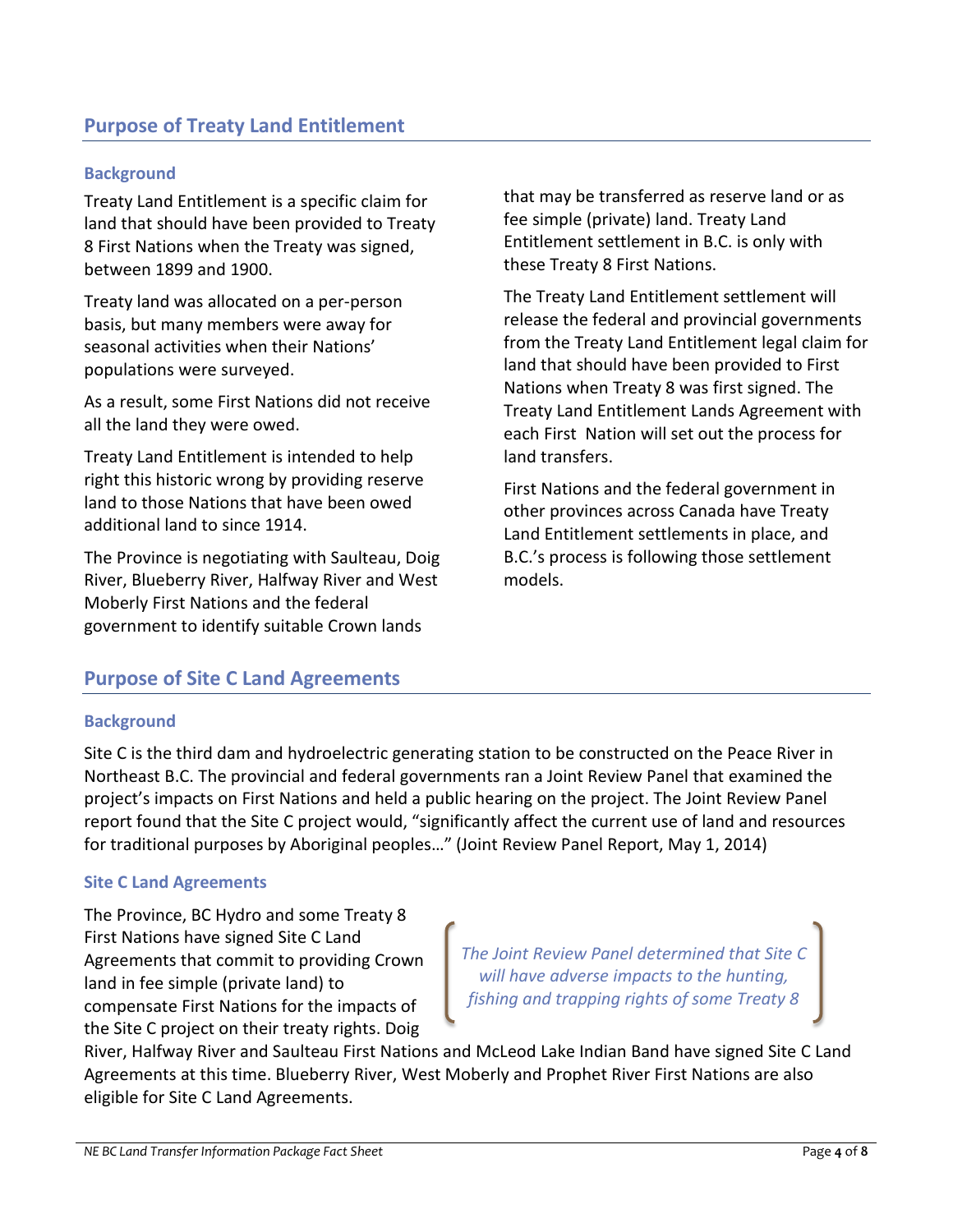# **Treaty Land Entitlement**

#### •**Historic Treaty Settlement**

- •Shortfall lands: owed for over 100 years as part of Treaty No. 8 for Federal Reserve creation.
- •Additional lands: sold at fair market value as part of reconciliation for Treaty Land Entitlement as fee simple (private) or Federal Reserve land.

# **Site C Land Agreements**

#### •**Accommodation for project impacts**

- •Lands to accommodate for the adverse impacts of the Site C project to Treaty 8 rights.
- •Lands will be transferred in fee simple (private) and the First Nations may apply to have some of their fee simple lands added to existing reserve land.

# **The Land Transfer Process**

The following diagram depicts the provincial Land Transfer Process in six stages:



The Province is currently in Stage 2 of the land transfer process and is working to address all of the encumbrances overlapping the land selection parcels.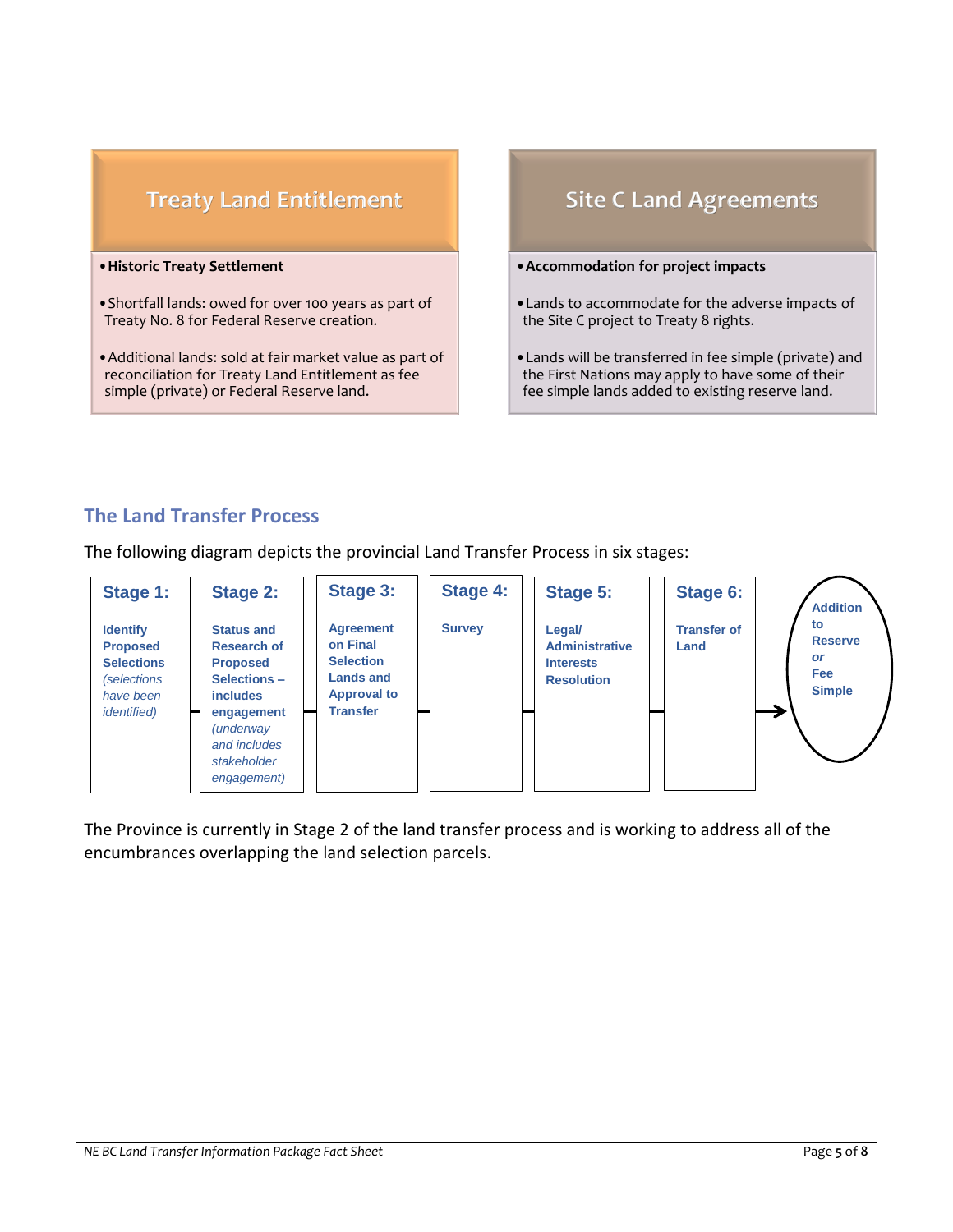# **Stakeholder Engagement**

The Province is engaging with a number of stakeholders on land transfers:

- Tenure holders
- Local governments
- Interest groups (industry, recreation, conservation, etc.)
- Public

The Province is providing opportunities for stakeholders to voice interests and concerns about proposed land transfers by holding meetings and open houses with key interested stakeholders and members of the public. We will hear and record stakeholder's feedback on proposed parcels and consider stakeholder's interests, together with all other relevant information, including any potential impacts. The Province and First Nations may propose parcel changes to mitigate any concerns we hear. We will develop a 'What we Heard' report, keep stakeholders informed about the land transfer process, report out on land transfer decisions, and provide feedback on how stakeholder's input was considered in making decisions.

A Northeast Roundtable has also been established, with representation from local government, industry, public interest groups and First Nations. The aim is to discuss agreements that the Province is building with Treaty 8 First Nations, help the Province to understand stakeholder interests, and help improve public awareness and understanding of reconciliation with First Nations.

Concerns and input from tenure and licence holders, local governments, stakeholders and the public will be considered before decisions are made on transferring land parcels.

The Province will work to address tenure holder interests around existing tenures, licenses or leases on Crown land that are designated for transfer of ownership to First Nations.

The Province will only agree on the final selection of lands once an approach has been developed for land parcels that overlap with tenures, and stakeholder concerns have been heard and considered.

Stakeholder engagement timeframes vary for each of the Treaty Land Entitlement First Nations land parcels.

Stakeholder engagement happens in Stage 2 of the land transfer process. The Province has been engaging on Treaty Land Entitlement with stakeholders since 2016, and since 2017, stakeholders have been providing feedback on land parcels put forward for input, through focus group meetings, the Northeast Roundtable, and at public open houses.